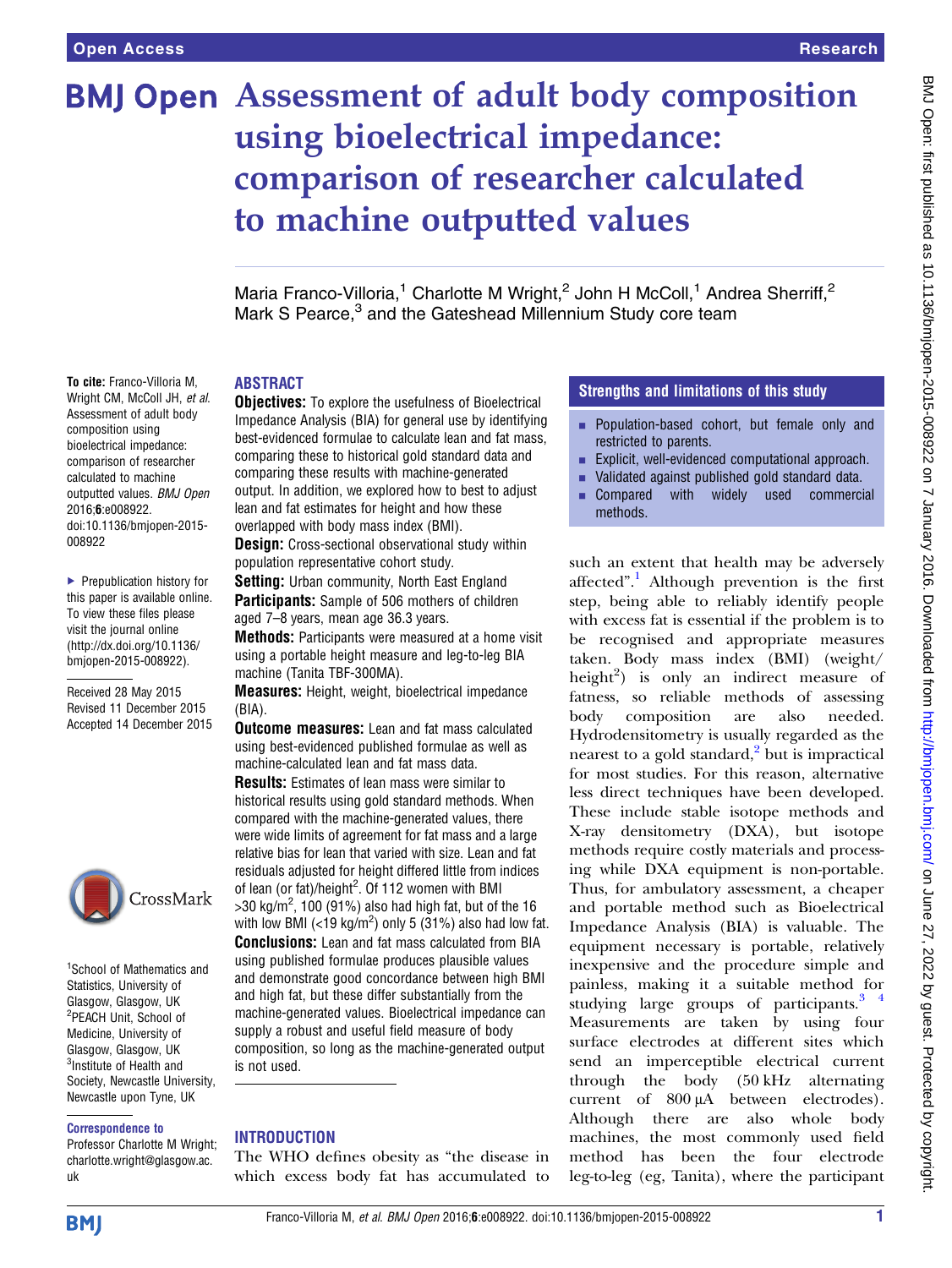stands with bare feet on the analyser's footpads. The impedance value (Z) reflects the resistance and reactance that the electrical signal encounters when passing through the body; the ionised fluid in lean tissue acts as a conductor, and the current passes only through these fluids.[4](#page-6-0) The objective physical reading of impedance cannot be interpreted without further statistical manipulation, but assuming that LM∝TBW∝height<sup>2</sup>/Z, lean mass (LM) and total body water (TBW) can then be estimated, from which fat mass (FM) can be calculated.<sup>34</sup>

Although BIA is already widely used in practice and some body composition research, there remain doubts about its accuracy and precision. $5$  In fact, the measurement of impedance itself is reasonably precise and repeatable as long as it is performed in healthy individuals using the same method. $6$  However, the problems begin with the transformation of the impedance data. As described above, impedance has to be mathematically transformed to create meaningful estimates of TBW and thus LM. However, the prediction equations used to convert impedance measurements into measures of body fatness seem to vary between BIA machine manufacturers and incorporate elements other than the key components of height, impedance and the resistivity and hydration constants. Most manufacturers do not publish their formulae for commercial reasons, but the formulae used for a Tanita leg-to-leg machine have been published and these reveal that they incorporate weight as well as height $2^7$  $2^7$  $2^7$  It is not clear what impact this would have on the results.

A further problem is that lean and FM values are difficult to interpret in isolation, as they differ systematically depending on the participant's height,  $6\frac{7}{3}$  so in estimates of adiposity, FM is usually adjusted for body size by expressing it as a percentage of total mass. However, this then renders LM invisible, which is inappropriate, in individuals where LM varies markedly, since this will create differences in percentage fat (%fat), despite identical FM $<sup>6</sup>$  $<sup>6</sup>$  $<sup>6</sup>$ . This thus risks misclassifying individuals with</sup> low LM as having excess body fat and underestimating FM in very muscular individuals. It has been proposed as an alternative that lean and fat should simply be expressed as indices by dividing each by height $2<sup>6</sup>$  but we have shown in children that this still leaves considerable unadjusted confounding by height. $6$  We have previously described an alternative approach in children which produces lean and fat residuals that fully adjust both lean and FM for height and compares them to a large population reference. $68$  We have now further applied these to children from the Gateshead Millennium cohort.<sup>[9](#page-6-0)</sup> As part of the same study, we wished to compare these children to similar measures collected in their parents, but there is no generally recognised method of doing this for adults.

Finally, it is widely believed in the lay population that BMI is a poor predictor of actually fatness. Published information on this suggests generally that BMI has high specificity, but low sensitivity to identify high  $%$  fat,  $10$  but

as described above, %fat may not be the best way to identify excess FM. We have already explored the concordance between BMI and fat residuals in children and found good concordance in the upper ranges of both, with very weak concordance for low BMI.<sup>[11](#page-6-0)</sup>

We thus set out to:

- 1. Identify best-evidenced formulae to calculate lean and FM and compare these to historical gold standard data;
- 2. Compare these results with machine-generated output;
- 3. Explore how to best adjust estimates for height and how these overlap with BMI.

# PARTICIPANTS AND METHODS **Participants**

The impedance data were obtained from mothers of participants in the Gateshead Millennium Study  $(GMS)$ .<sup>12</sup> This study set out to recruit all babies born to Gateshead residents between 1 June 1999 and 31 May 2000 in prespecified recruiting weeks. A wide range of information relating to feeding, growth and latterly obesity were collected on both children and parents and they have now been followed up to beyond age  $9 \text{ years.}^{12}$  $9 \text{ years.}^{12}$  $9 \text{ years.}^{12}$ The work presented here is based on data collected on the children's mothers in 2007, when the children were aged around 7 years. Written informed consent was obtained from all participants.

# Procedure

The data were collected on the children's parents at a home visit. While it was possible to study mothers at most of these visits, participation by fathers was minimal, so the paternal data were not used further. Impedance was measured using a single frequency (50 kHz) leg-to-leg BIA machine (Tanita TBF-300MA, Tokyo, Japan). The participants were measured wearing light clothing and bare feet after being asked to empty their bladders. The raw impedance and the machine calculated values for LM, FM and %fat were recorded. Height was measured without shoes and socks using a portable scale (Leicester height measure) to 0.1 cm with the head in the Frankfort plane. Weight was measured to 0.1 kg using the Tanita TBF-300MA. BMI was calculated as weight  $(kg)/height$  (m)<sup>2</sup>.

# Analytical methods

The analysis was carried out using the software package R (V.2.2.0). We used the measured impedance to arrive at our own estimates of TBW and thus lean and FM using best published estimates of various constants. We assumed the hydration constant to be equal to 0.732 in adults, sup-ported by previous studies<sup>[13](#page-6-0)–15</sup> which gives the equation LM=TBW/0.732. Values for the resistivity constant from various papers differ, but we used those of Bell, $^{15}$  the only study where impedance was measured using leg-to-leg techniques. This gives a resistivity constant for adults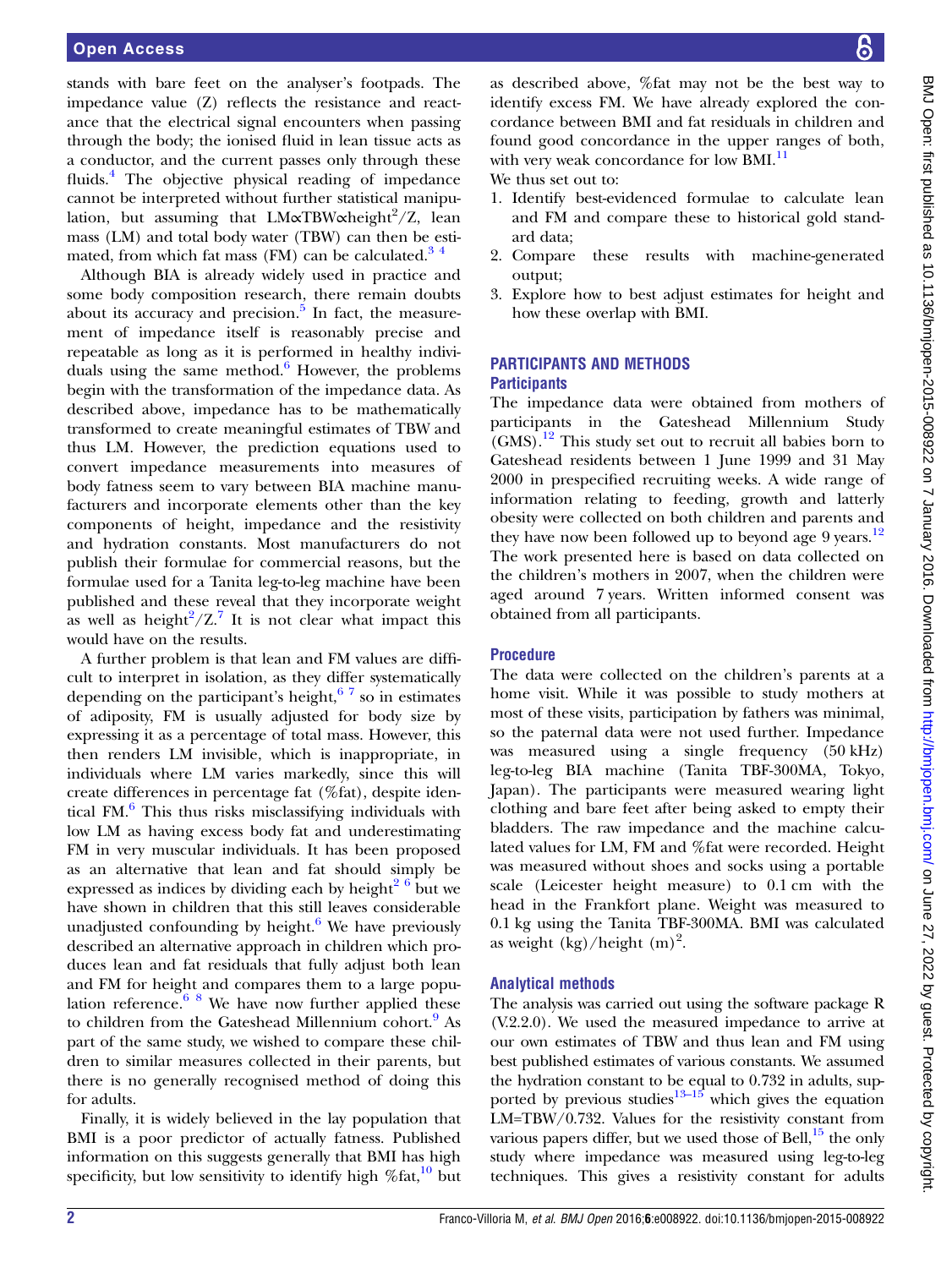$p=0.66$ , that is, TBW=0.66 (height<sup>2</sup>/Z). Combining these two formulas, we obtained the following, simple prediction equation for adult women: LM=0.66/0.732 (height $^2$ /Z) or  $LM=0.898$  (height<sup>2</sup>/Z). FM was then obtained as weight minus LM. To check whether the values we obtained for TBW, LM and FM using this approach were reasonable, we compared them to reference values from the two previous studies which had used gold standard measurement methods and published separate values for women. $16 \frac{17}{17}$ The first<sup>16</sup> estimated TBW using <sup>2</sup>H<sub>2</sub>O dilution, body density using underwater weighting and a threecomponent model to estimate %fat and LM. The second<sup>17</sup> estimated TBW using either  ${}^{2}H_{2}O$  or  ${}^{3}H_{2}O$  dilution and FM and LM using dual-energy X-ray absorptiometry (DXA).

# LM residual and FM residual

In order to produce estimates of FM and LM adjusted for height, a regression method to obtain lean and fat residuals for children<sup>[8](#page-6-0)</sup> was adapted to produce lean and fat residuals for their mothers, using their height as a covariate. A range of transformations of raw LM and raw FM were explored in order to achieve approximate normality and constant variance of residuals when regressed on height. The residuals from regression were then standardised (subtracting the mean and dividing by the SD) to get the so-called lean and fat standardised residuals. In addition, lean and fat indices were calculated (LM or FM divided by height<sup>2</sup>).

The Bland-Altman method $^{18}$  $^{18}$  $^{18}$  was used to compare the Tanita-generated values of FM and LM and the ones produced following the equations presented in this paper. The Bland-Altman plot is widely used in the literature to evaluate the agreement between two methods that are measuring the same thing. This involves calculating the mean difference (bias) between

the two measures for each individual and the limits of agreement. In addition, the difference is then plotted against the mean of the two measures, which supplies a visual presentation of how the spread and pattern of the points varies with the reading (variable bias). Linear regression was then used to test for a significant degree of variable bias.

# **RESULTS**

When the cohort was formed in 1999–2000, 1009 (81%) eligible mothers agreed to join the study and impedance and growth data were collected on 498 mothers in 2007, with mean (SD) age 36.3 (5.6) years (age range 23.6– 53.1 years). Sixteen (3.2%) women were underweight (BMI <19), 141 women (28%) were overweight (BMI 25–30) and 112 (22%) were obese (BMI >30).

# Total body water, lean mass and fat mass

Descriptive statistics for the anthropometric measurements are summarised in table 1. Values for TBW, LM, FM and %fat were produced according to the predictive equations discussed in the previous section. Summary statistics were then calculated using both this method and that of Tanita (table 1).

Our results are compared with the results from the two historical papers in table  $2^{16}$ ,  $17$  with the GMS mothers stratified by age to allow direct comparability. Compared with the historical papers, the GMS values for weight BMI and %fat were much higher, with differences of the order of 1 SD in the youngest women. In contrast, the LM differed by no more than ¼ SD and were actually lower in the youngest GMS group.

Using our method, 22 (4%) women had fat  $\langle 20\% \rangle$ , and 180 (36%) had fat >40%. A majority of women with BMI >30 kg/m<sup>2</sup> (88, 79%) also had greater than  $40\%$ 

|                          | <b>Median</b> | <b>IQR</b>     |
|--------------------------|---------------|----------------|
| Age (years)              | 36.63         | 32.25, 40.17   |
| Height (cm)              | 163.00        | 158.90, 167.40 |
| Weight (kg)              | 67.50         | 59.38, 78.20   |
| Waist circumference (cm) | 80.40         | 74.20, 90.55   |
| Hip circumference (cm)   | 102.70        | 96.90, 111.30  |
| BMI ( $\text{kg/m}^2$ )  | 25.06         | 22.64, 29.32   |
| Impedance (ohms)         | 554           | 511, 600       |

|           | <b>Generated using</b><br>published constants |            | Tanita-generated data |            |                        |          |  |
|-----------|-----------------------------------------------|------------|-----------------------|------------|------------------------|----------|--|
|           | <b>Median</b>                                 | <b>IQR</b> | <b>Median</b>         | <b>IQR</b> | <b>Mean difference</b> | p Value* |  |
| TBW (L)   | 31.8                                          | 29.0, 34.9 | <b>NA</b>             | <b>NA</b>  |                        |          |  |
| $LM$ (kg) | 43.4                                          | 39.6, 47.6 | 44.3                  | 42.3, 47.4 | 1.19                   | < 0.001  |  |
| $FM$ (kg) | 24.3                                          | 18.0, 33.5 | 23.0                  | 17.1, 31.0 | $-1.20$                | < 0.001  |  |
| $%$ Fat   | 36.0                                          | 30.4, 43.0 | 34.5                  | 28.6, 39.9 | 1.97                   | < 0.001  |  |

\*One sample t test.

%Fat, percentage fat; BMI, body mass index; FM, fat mass; LM, lean mass; NA, not available; TBW, total body water.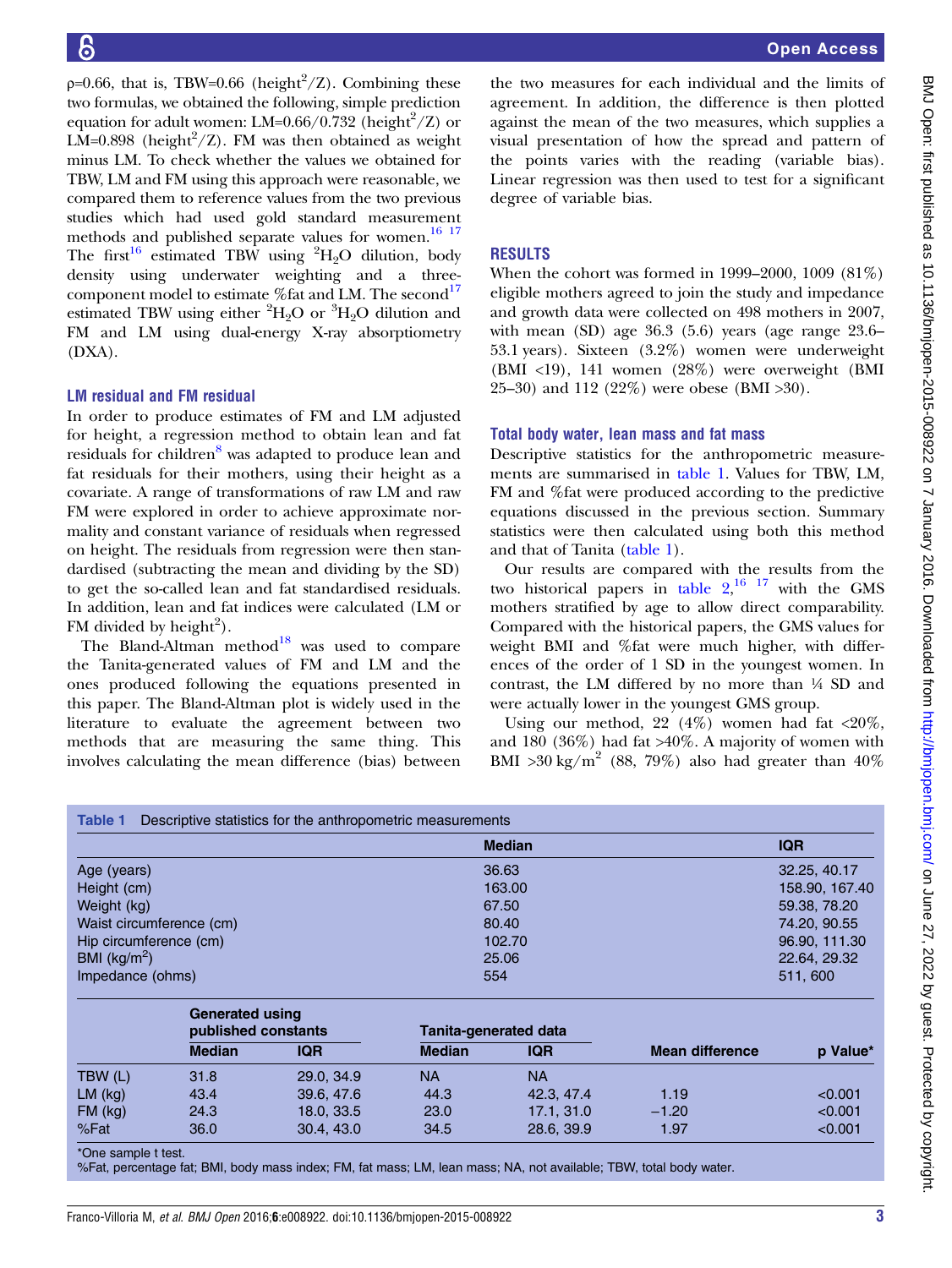<span id="page-3-0"></span>

| <b>Study</b> | <b>Hewitt</b> |                |             | <b>Chumlea</b> |             | <b>GMS</b> |             | <b>Chumlea</b> |             | <b>GMS</b> |             | <b>Chumlea</b> |             | <b>GMS</b> |
|--------------|---------------|----------------|-------------|----------------|-------------|------------|-------------|----------------|-------------|------------|-------------|----------------|-------------|------------|
|              |               |                |             |                |             |            |             |                |             |            |             |                |             |            |
| Age(year)    |               | $32.6 \pm 6.0$ |             | $20 - 29$      |             | $23 - 29$  |             | $30 - 39$      |             | $30 - 39$  |             | $40 - 49$      |             | $40 - 50$  |
| Year         | 1993          |                |             | 2001           |             | 2007       |             | 2001           |             | 2007       |             | 2001           |             | 2007       |
| N            | 19            |                |             | 124            |             | 75         |             | 130            |             | 292        |             | 104            |             | 128        |
|              |               |                |             |                |             |            |             |                |             |            |             |                |             |            |
|              | <b>Mean</b>   | <b>SD</b>      | <b>Mean</b> | <b>SD</b>      | <b>Mean</b> | <b>SD</b>  | <b>Mean</b> | <b>SD</b>      | <b>Mean</b> | <b>SD</b>  | <b>Mean</b> | <b>SD</b>      | <b>Mean</b> | <b>SD</b>  |
| Weight (kg)  | 59.6          | 8.0            | 62.4        | 12.4           | 68.7        | 16.9       | 63.6        | 13.7           | 71.9        | 17.2       | 68.5        | 15.5           | 69.7        | 13.0       |
| LM (kg)      | 43.9          | 4.2            | 44.1        | 6.2            | 42.5        | 7.4        | 43.1        | 5.3            | 44.2        | 7.1        | 43.5        | 6.6            | 45.1        | 6.5        |
| $%$ Fat      | 26.0          | 5.4            | 28.5        | 8.8            | 36.6        | 9.1        | 30.4        | 8.2            | 37.1        | 9.3        | 35.0        | 8.9            | 34.2        | 9.0        |
| $FM$ (kg)    |               | $\star$        | 18.4        | 8.8            | 26.2        | 11.8       | 19.9        | 9.3            | 27.8        | 12.8       | 24.8        | 10.9           | 24.6        | 10.1       |
| <b>BMI</b>   | $\star$       | $\star$        | 22.6        | 4.2            | 26.0        | 5.9        | 23.4        | 4.8            | 27.1        | 6.3        | 25.2        | 5.5            | 26.0        | 4.6        |

\*Not described in that paper.

%Fat, percentage fat; BMI, body mass index; FM, fat mass; GMS, Gateshead Millennium Study; LM, lean mass.

fat, but only a minority of women with BMI <19 kg/m<sup>2</sup> (4, 25%) had less than 20% fat.

# How well do the manufactures algorithms describe body composition?

The machine-calculated values were also available for all but eight mothers. The sample mean of the Tanita LM values was lower than our calculated values (mean (SD) difference −1.19 (3.33) kg, 95% CI −1.49 to

A ⊕

−0.90) while they were higher for FM and %fat (1.19 (3.33) kg, 95% CI 0.90 to 1.49 and 1.97 (4.86) %, 95% CI 1.54% to 2.40%, respectively). The two sets of results were compared using the Bland-Altman<br>method,<sup>18</sup> and major discrepancies were found and major discrepancies were found between the two methods. The relative bias in LM calculated by Tanita varied from a mean of −4.68 for all participants in the lowest quintile for LM to +2.55 for the highest quintile (figure 1A). Using regression, this

Figure 1 Bland-Altman plots for (A) lean mass (LM), (B) fat mass (FM) and (C) percentage fat (% fat) comparing our own calculated values to the machine output values (Tanita).

## $\frac{1}{2}$  $-M - LM$  Tanita FM - FM Tanita  $\sim$  $-10$ u,  $\ddot{\circ}$  $\frac{6}{1}$  $60$  $\frac{1}{70}$  $\frac{1}{20}$  $40^{-}$  $60$  $\frac{1}{40}$  $50^{\circ}$  $\overline{80}$ Average(LM,LM Tanita) Average(FM,FM Tanita)  $\mathsf{C}$  $\Omega$  $\frac{1}{2}$  $\overline{C}$ %fat - %fat Tanita  $\overline{16}$ ယ္  $\ddot{0}$  $\frac{1}{30}$  $40$  $10$  $\dot{20}$  $50$ бĊ Average(%Fat,%Fat Tanita)

B  $\subseteq$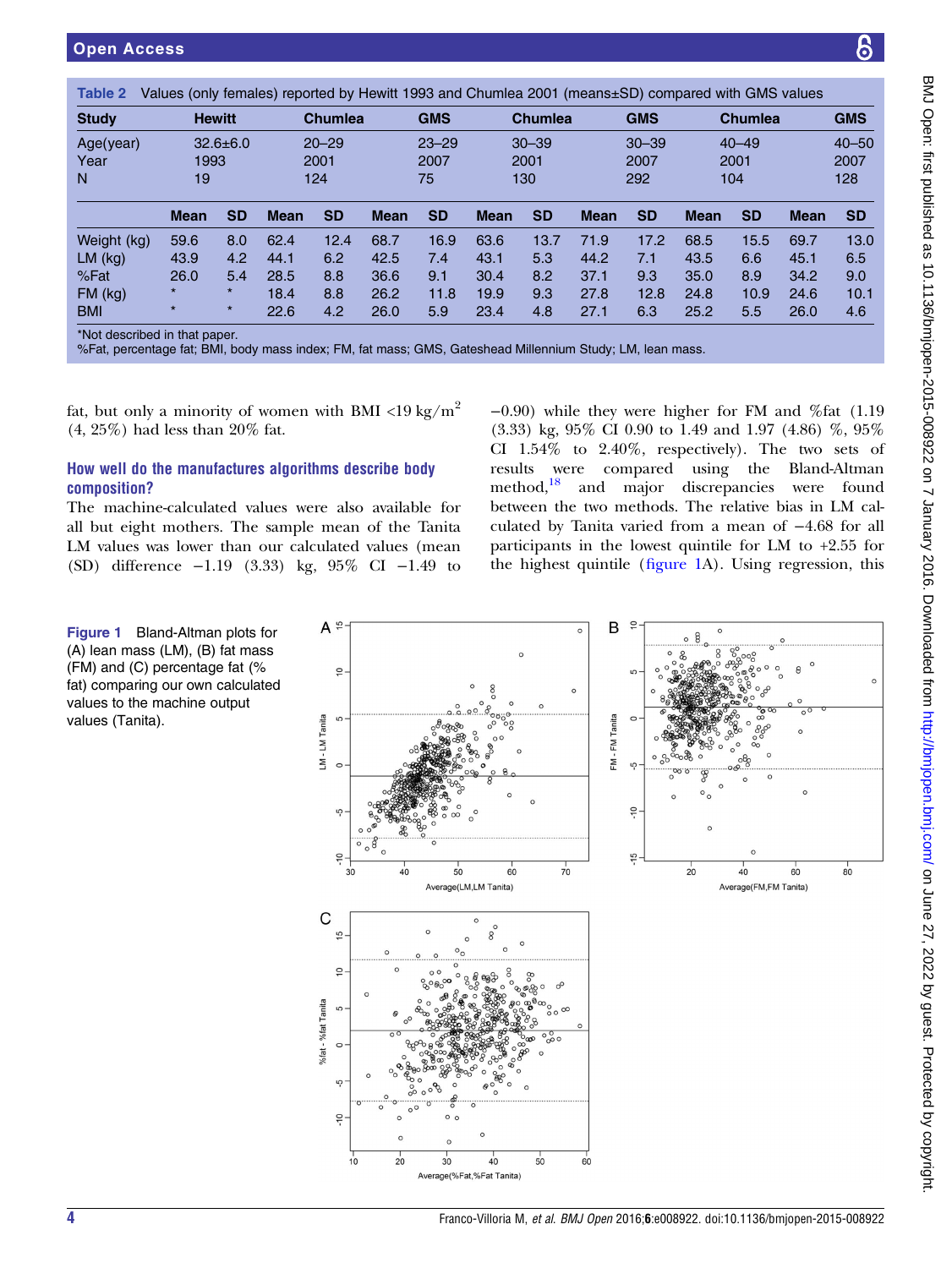revealed a statistically significant slope (B=0.387 p<0.001). No equivalent relationship was seen for FM or %fat (fi[gure 1](#page-3-0)B, C).

## Calculation of lean residual and fat residual

In order to achieve approximate normality and constant variance of errors, LM was inverse-transformed before being regressed on height. The resulting equation was obtained:

$$
LM residual = ((-1/LM) - (-0.06745 + 0.0002714
$$
  
× height))/(0.003164 (1)

Similarly, FM was log-transformed and regressed on height. The resulting equation was obtained:

$$
FM residual = (log(FM) - (1.711203 + 0.009028
$$

$$
\times height)/(0.449400
$$
 (2)

These residuals were normally distributed with mean 0 and variance 1. Fourteen women (2.4%) had fat residuals <−2 SD (roughly the 2.5th centile for the normal distribution) and 124 (25%) had fat residuals >0.68 SD (roughly the 75th centile) as expected.

Figure 2 Scatter plot of lean mass adjusted for height (lean mass residual) against fat mass adjusted for height (fat mass residual) per body mass index (BMI) category (underweight  $(<19)$  and obese ( $\geq$ 30). The vertical lines denote the cut-off for low (<2nd centile) and high (>75th centile) fat residual.

# Relationship of the FM and LM residuals to other measurements

As would be expected, there was no association between height and the lean and fat residuals (Spearman correlation (95% CI) of height with lean residual −0.02 (−0.11 to 0.07); with fat residual 0.01 (−0.07 to 0.10)), but nor was there any significant correlation of height with the lean index  $(LM/height^2: -0.05 (-0.14)$  to 0.04)) or the fat index  $(FM/height^2: -0.03 (-0.12)$ 0.06)). Of the 112 women with BMI > 30 kg/m<sup>2</sup>, 100  $(91\%)$  also had fat residuals  $>75$ th centile, while a BMI of  $>30 \text{ kg/m}^2$  identified 81% of all with high fat residual. In contrast, of the 16 with BMI <19 kg/m<sup>2</sup> only 5 (31%) also had fat residual <2nd centile (figure 2).

## **DISCUSSION**

In this analysis, we set out first to identify the best published constants to use for estimating lean and FM from BIA. The use of different devices and methods, under different conditions and on different populations, can make it difficult to extrapolate formulas from one study to another, but when we compared our estimated values for FM, LM and TBW to historical data, these revealed that results for LM were similar, while in contrast there were striking increases in average fat for the youngest, though not in the oldest category, who were already

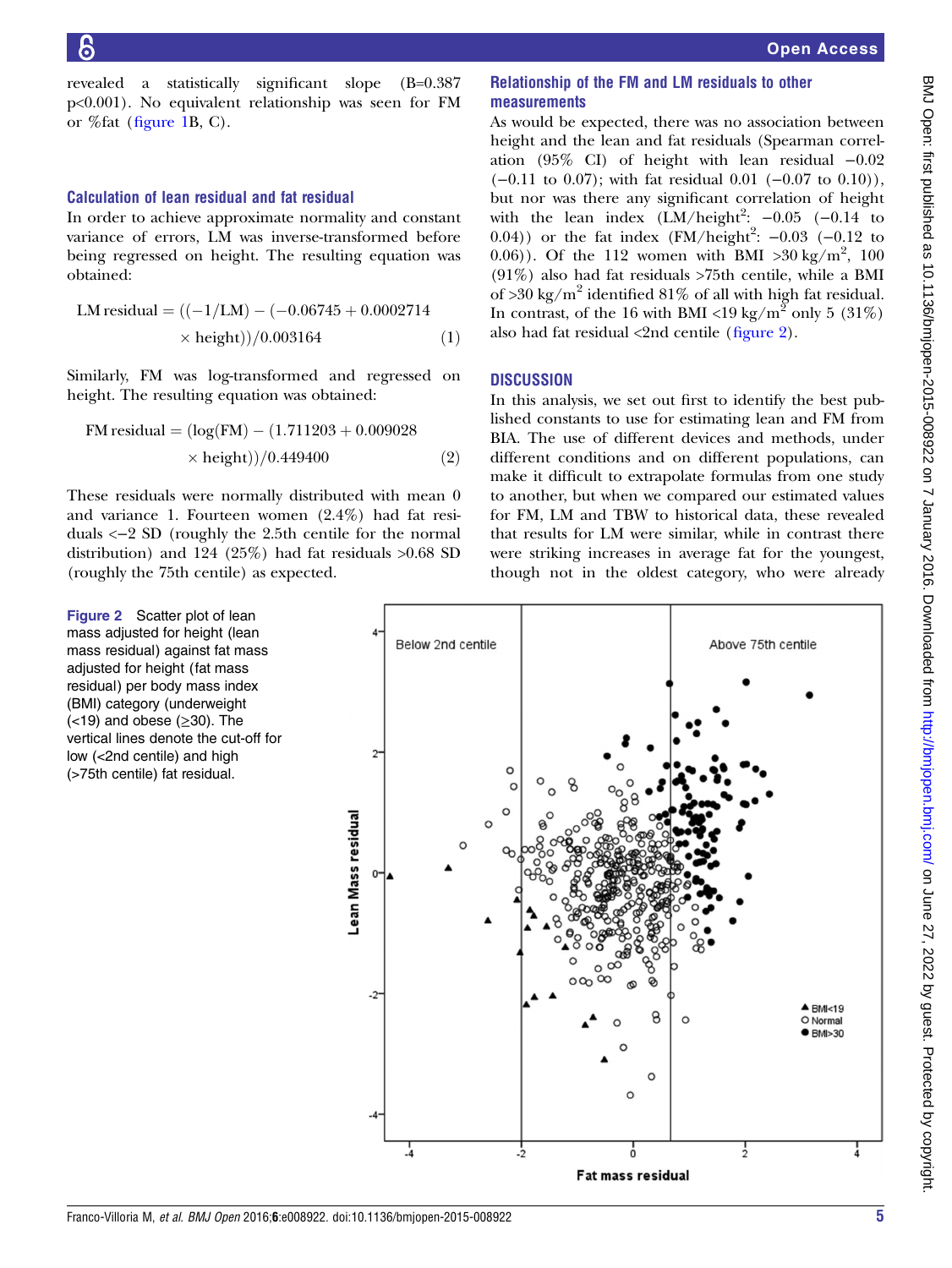relatively more adipose even in the earlier cohorts. $16 \frac{16}{17}$ Overall, the participants had a high median %fat (34.5) and nearly a quarter had BMI in the obese range. The results thus vividly reflect the well-recognised secular trend to increased fatness in the population of young to middle-aged women. They also illustrate good concordance between high BMI and high adiposity.

Although based on a simplified mathematical model of the human body's shape and composition, BIA has been shown to be a reliable method in population studies, though likely to have less accuracy in individuals.<sup>3</sup> <sup>18</sup> The large number of different published equations reflects differences in the reference methods, instrument used or the characteristics of the sample, but the constants used here seem to be the best ones currently in the public domain. The resulting prediction equation is strikingly simple in comparison to many others proposed in the literature, since it expresses LM as directly proportional to height $\mathrm{^{2}/Z}$  with no involvement of other variables.

There are limitations to the study. We were not able to directly compare the results to a gold standard method and had to rely instead on published data. However, we were able to show how similar our results were to these, when using this simple parsimonious computational approach. The age range of the women was relatively narrow, but while there are major changes in body composition, hydration and body proportions during infancy and again in old  $age<sub>16</sub>$  $age<sub>16</sub>$  $age<sub>16</sub>$  in young adults body composition is fairly settled, making the model reported here valid for most adult women. We have data only on women as there were insufficient data on fathers in the GMS for useful analysis. The equations published here may well also be valid for use in men, but ideally this approach should also be extended in future, using a data set of adult men. While the hydration constant (relating TBW to LM) is fairly well established in adults, the resistivity constant (which relates impedance to TBW) was particularly difficult to find. A range of different values were found in the literature, but they were based on unusual samples,<sup>[19](#page-6-0)</sup> only males,<sup>13-20</sup> or samples covering a wide age range.<sup>[21](#page-6-0)</sup> Only one study<sup>[15](#page-6-0)</sup> used the now more common leg-to-leg method and this is the value we used.

The results we obtained were very different from those automatically produced by the Tanita machine. It is important to understand the distinction between these essential mathematical transformation and factors that then correlate with or influence LM and FM, such as weight, sex and age. Manufacturers may seek to include these other variables in their output to contextualise their final estimates of adiposity. However, this then is no longer the true estimate of actual LM for that individual, derived solely from the impedance reading.

The equations used by different manufacturers and for different models are not made generally available, but have been published for a machine similar to the one used in our study.[7](#page-6-0) These show that the prediction equation used by Tanita for LM in adult women relies on weight as well as height $2/Z$  and that the relative

contribution of impedance to the final value is tiny relative to that of weight. For example, within our study, a decrease in impedance by 1SD (75  $\Omega$ ) changes the Tanita-generated FFM estimate by <1 g while an increase in weight by 1SD (16 kg) increases it by 10% (2.8 kg). Thus, the machine estimate of FFM at least is actually largely based on weight rather than impedance.

Our results are in substantial agreement with the findings of Jebb et al,<sup>7</sup> that Tanita underestimates LM in adult women by between 1 and 2 kg on average, and adds the new conclusion that the relative bias in the Tanita estimate of LM varies with size. The size of the positive biases in FM and %fat obtained using Tanita, relative to our method, are very similar to the bias relative to the fourcompartment model reported in Jebb et  $al^{23}$  and our results also confirm poor agreement in individual cases.

Meanwhile, BIA technology has been moving on and there are now multifrequency devices and eight electrode techniques which aim to estimate different body segments and intracellular and extracellular fluids separately. However, the underpinning assumption and prediction formulae for these machines are likely to be even more complex and difficult to assess objectively.

We also considered the most robust way to adjust measures of fat and lean for height. A method that expresses lean and FM separately adjusted for height is much more informative than raw LM and FM estimates. We have shown previously in children that lean and fat residuals are effective in fully adjusting for height as well as allowing the data to be expressed as SD scores compared with a reference population.<sup>[8 9](#page-6-0)</sup> However, with adult women, simply dividing LM and FM by height<sup>2</sup> also fully adjusted for height, suggesting that this would be equally valid and simpler. This adds further weight to Well's proposal<sup>[22](#page-6-0)</sup> that 1/Z could be used as a simple height-adjusted lean index, since lean index=LM/Ht<sup>2</sup>=( $\text{H}^2$ /Z)/Ht<sup>2</sup>=1/Z. Ideally, any reference should be validated against a more direct measure of body composition, but such studies seem only to have been done in children.

We have also shown that, as in children, $11$  the correspondence between high fat index and BMI is strong, with BMI >30 kg/m<sup>2</sup> showing 90% specific and 80% sensitivity for fat index above the internal 75th centile. This is generally a much better correspondence than was found in a systematic review of the use of various BMI thresholds to detect high %fat measured, using different methods.<sup>[10](#page-6-0)</sup> However, most reviewed studies used much less stringent thresholds for both BMI and %fat, making comparison difficult.

In conclusion, these data demonstrate that using BIA in models with published constants produces estimates of LM that are, on average, very similar to earlier studies using more direct methods, while the larger FM values are entirely plausible given the secular trends in obesity. These suggest that the physical measurement of impedance can produce useful estimates when appropriately transformed. However, the machine-generated estimates are likely to vary between machines and manufacturers